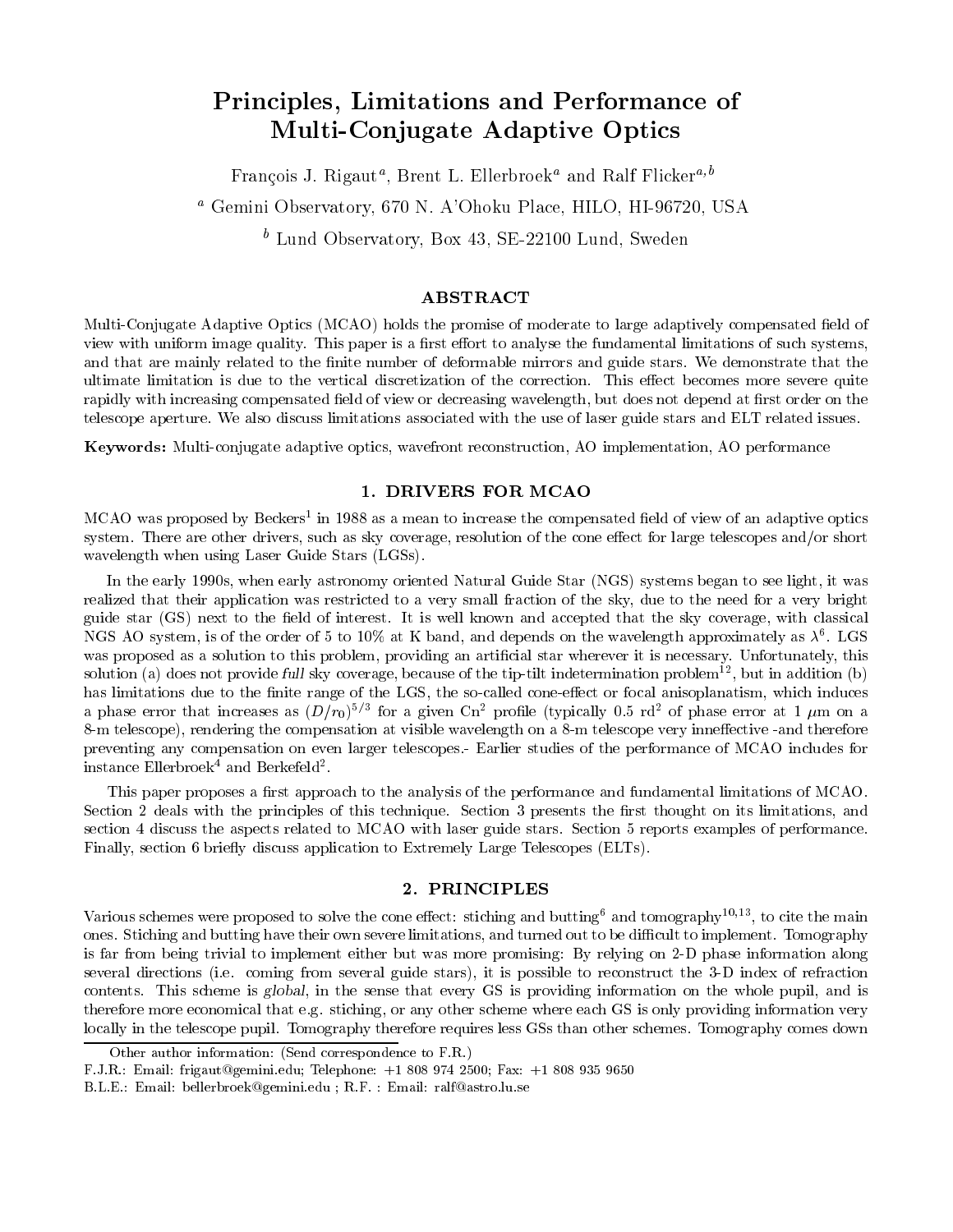

Figure 1. Sketch of the MCAO principle.

to an inversion process, and usual constraints apply, like for instance the number of GSs has to be larger than the number of layers to be reconstructed, to insure stability.

Tomography as such was first conceived as an open loop measurement scheme. One of the problem associated with open-loop tomography is that the GSs, significantly off axis, will not be compensated, and therefore the phase excursion in their directions will be quite large. As in the technique of deconvolution by wavefront sensing , a clean reconstruction process requires clean and accurate measurements, therefore wavefront sensors with large dynamic range, and good (or well calibrated) linearity. In general, this is impractical or means less sensibility. Indeed, for any known sensor schemes (Shack-Hartmann, Curvature, shearing interferometer, pyramidic), a larger dynamic range is at the expense of sensitivity: For Shack-Hartmann, it means more pixels in each subapertures (thus more noise if the detector is not noiseless), for curvature, it means using larger extra-focal distances, etc...

Tomographic MCAO provides a solution to the later point: By using several deformable mirrors (DMs), a MCAO system compensates for the phase distortion in a 3-D fashion, and therefore provides a uniform compensation over an extended field of view. This field of view may include the GSs, which means that the wavefront sensing will be done in close-loop. The goal of the close loop is now to null the wavefront sensor measurements, and tomographic MCAO becomes a straightforward extension of classical AO: An interaction matrix is done between the N sensors and the M mirrors, and this matrix is inverted -folding into the process whatever constraints are deemed necessary, for intance, one may use the expected  $\text{Cn}^2$  profile and build a minimal variance or a MAP<sup>7</sup> estimator- and used for the system control.

Figure 1 presents a sketch of a MCAO system: Two wavefront sensors look at two GSs, and control two DMs through a control computer. It has to be underlined that the information from all the sensors are used to control any and each DM. In this sketch, one of the DM is optically conjugated close to the ground, and the other one is conjugated to altitude.

To summarize, MCAO has the following advantages:

• It extends the compensated field of view of the AO system. This by itself is a considerable advantage. The consequence of the enlargement of the FoV is not only that more field is available, but also that one of the main variable has been removed, that is the anisoplanatic degradation, and therefore the compensation will be more stable. If the PSF is spatially uniform, it will be in most cases possible to find a PSF calibrator in the field itself. This is of prime importance for a reliable extraction of the photometry, which has been one of the main limitations in the astronomical exploitation of AO images to date.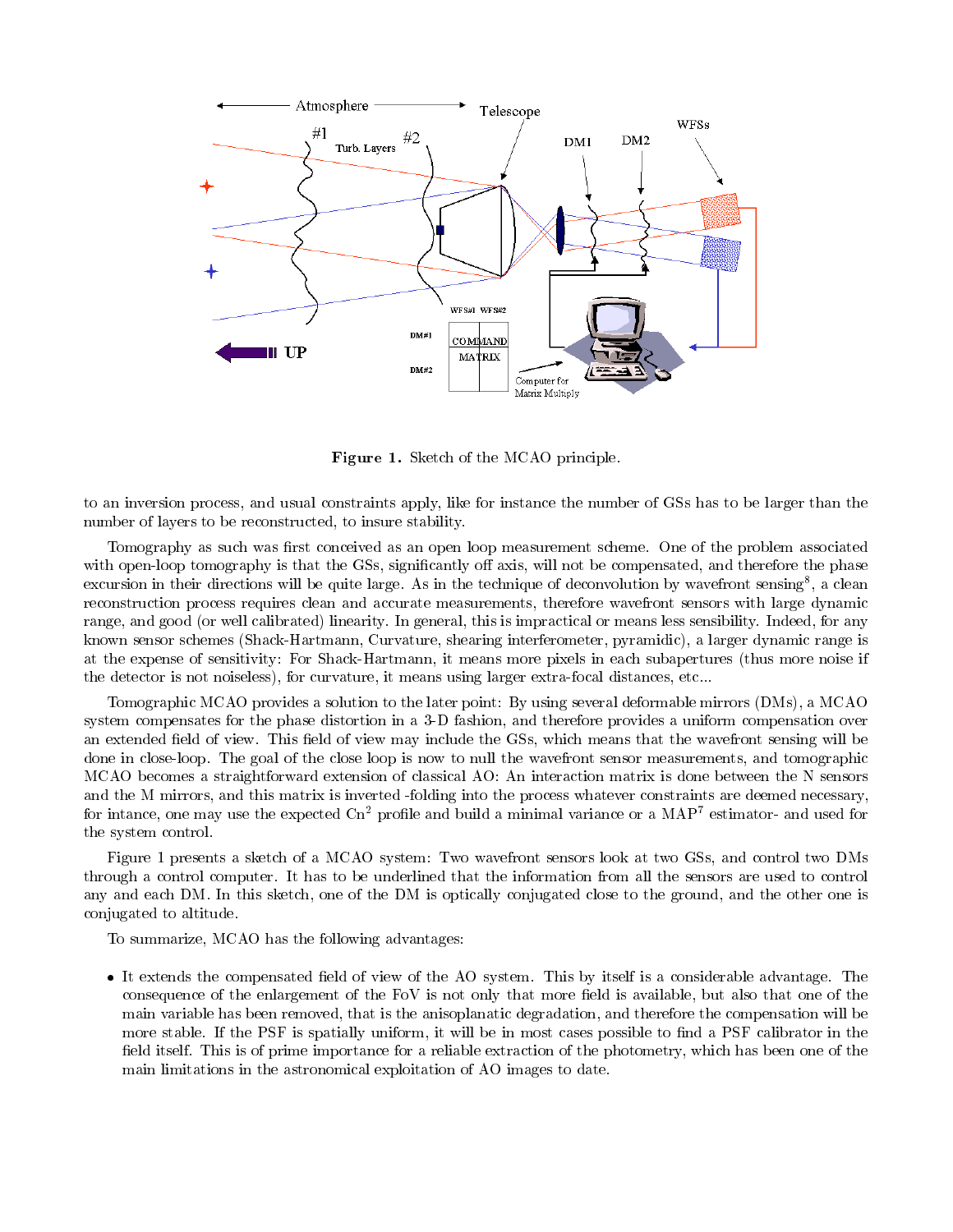- $\bullet$  It provides a solution to the cone effect, althought specific problems arise with the use of LGSs, see section 4. Compensation of Extra-Large Telescopes (ELTs) is potentially feasible (see Section 6).
- Other potential advantages are:
	- { Slicing up the atmosphere into layers will probably, at least for the non-zero altitude layers, enable scheme that rely on the taylor hypothesis, such as predictive algorithms for the high order correction, etc...
	- { Although it requires more than one NGS for the control of the low order modes in a LGS system (extension of the TT NGS in a LGS system, the sky coverage is increased with respect to a classical LGS AO system. This is because the NGS can be quite off-axis  $\text{-}$ in fact, it has to be $\text{-}$  without damaging the on-axis performance.

However, MCAO does not come without problems and limitations, which are exposed in the next section.

# 3. LIMITATIONS

The MCAO problem is, as for classical AO, a linear problem: A set of unknown variables (the mirror commands) has to be determined using a set of measurements. This constitutes a set of linear equations that can be written in a matrix form, and inverted.5 The full analysis of these errors therefore implies solving explicitely this set of equations. However, this may be very cumbesome and requires a lot of computing time, especially when scaling up to large systems. This full analysis is presented in separate papers.<sup>5,3</sup> Our goal here is to present a more qualitative approach of the actual physical process that limit MCAO performance.

MCAO suffers from the same main limitations than classical AO: fitting, servolag, noise and spatial aliasing. Anisoplanatism, as we noted above, is different in a MCAO system. In addition to these well known sources of error, additionnal errors arise from the 3-D treatment of the problem: We have called them generalized fitting, generalized anisoplanatism and generalized aliasing errors. In the next subsections, we expend on these errors and try to give an estimate of their magnitudes.

### 3.1. Generalized Fitting error

This error results from the discrete number of DMs. Let us assume to assess this error that we use a MCAO system with an infinite number of GS, i.e. a perfect tomographic information. The phase perturbations are known perfectly, but have to be compensated by a finite number of DMs. Consider the case of a layer at a distance  $\Delta h$  from one of the DM as in Figure 2. Because every points in the field is weigthed equally, the mirror will have to compensate equally for all the points along  $\sigma.\Delta n$  in the layer. A perfect and general solution does not exist for all directions, and the system will only apply on the DM at this point the average phase over  $\theta.\Delta h$  (think of a very local bump at the layer: it is impossible for the system to correct this bump for any direction in the sky unless the compensation is done at an altitude conjugated with the layer). In effect, the reconstructor will just project the phase distortions it can not correct out of the command space.

A first order approximation of this projection can be written:

$$
\varphi_c(h, \mathbf{x}) = \varphi(h, \mathbf{x}) - \varphi(h, \mathbf{x}) \star \Box_{\theta \cdot \Delta h} \tag{1}
$$

where the subscript c stands for "compensated" and  $\Box_{\theta,\Delta h}$  is a 2D gate function of width  $\theta.\Delta h$ . The phase power spectral density (PSD) is then:

$$
|\tilde{\varphi}_c^2(h, \mathbf{f})| = |\tilde{\varphi}^2(h, \mathbf{f})|.(1 - \operatorname{sinc}(\theta. \Delta h.f))
$$
\n(2)

In a real system, the number of actuator is limited and the compensation up to a given frequency  $f_c = 2/d_{act}$  where  $d_{act}$  is the actuator pitch:

$$
|\tilde{\varphi}_c^2(h)| = \frac{0.023}{r_0^{5/3}} \left[ \int_{f=0}^{f=f_c} (1 - \text{sinc}(\theta \cdot \Delta h.f)) . f^{-11/3} + \int_{f=f_c}^{\infty} f^{-11/3} \right]
$$
(3)

This is a basic assumption throughout this paper. Other schemes, that weighs unequally the eld points or use a completely different wavefront sensing scheme, can be imagined, but may not provide as uniform a Strehl ratio.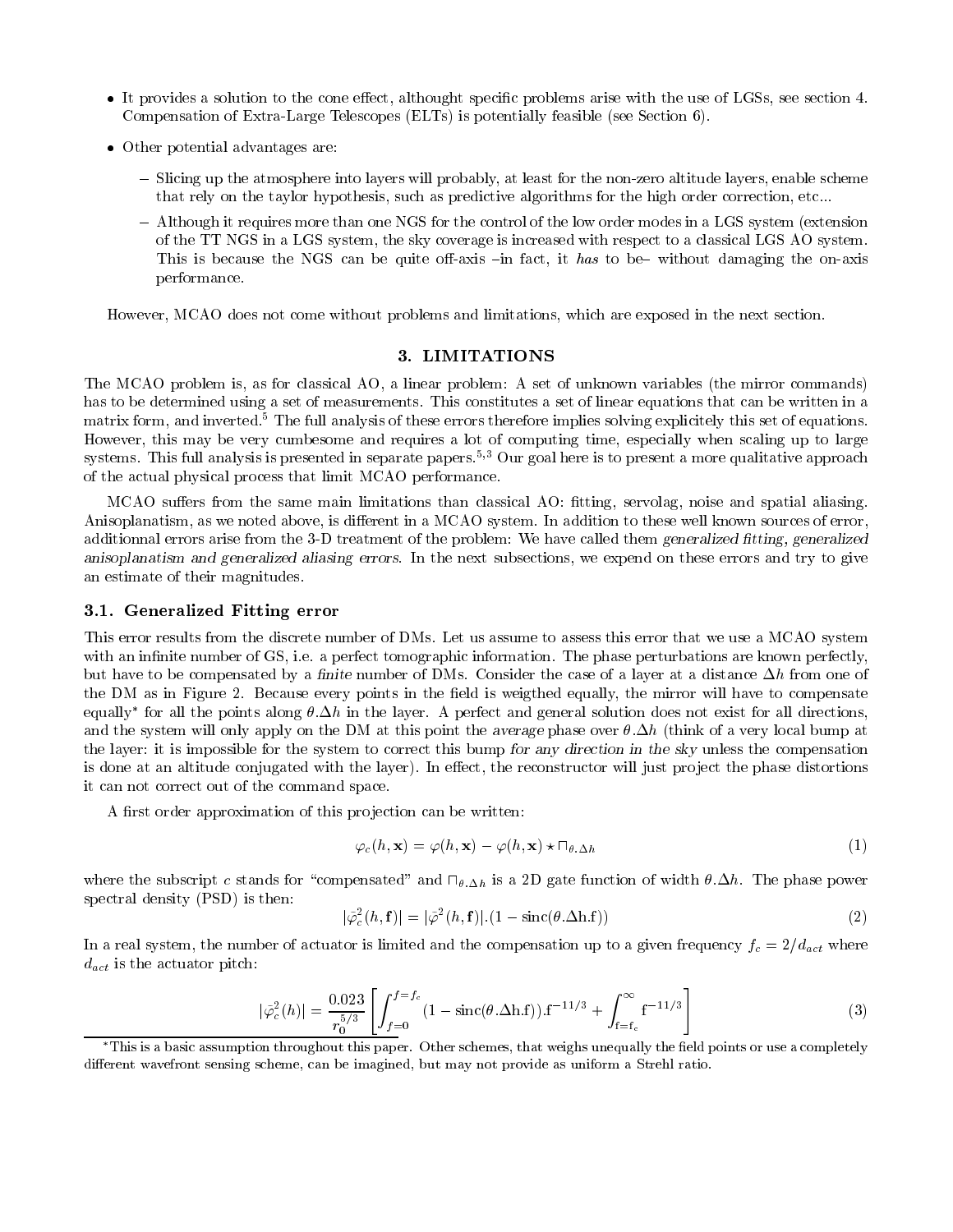

Figure 2. Left: Geometry for generalized tting error (see section 3.1). Right: Normalized Generalized Fitting Error, i.e. Generalized tting error (in rd2 ) divided by the classical tting error, versus the normalized parameter  $\Delta h.\theta/d_{act}$ . The dashed line show the asymptotic behavior in 5/3 for  $\Delta_h.\theta > d_{act}$ 

where the first term is the generalized fitting error and the second term the classical fitting error  $-i$ t has been demonstrated elsewhere  $\tau$  that this last term, for a perfect system, is equal to 0.23( $a_{act}/r_0(\lambda)$ )  $\tau$  .  $\tau$ 

The right hand side of figure 2 shows the amplitude of the generalized fitting error : The ratio of this error to the fitting error is displayed versus the normalized parameter  $\theta.\Delta h/d_{act}$ . This figure illustrates the asymptotic behavior of this error in the expected 5/3 power law.

Figure 3 shows results from a Monte Carlo code described in <sup>5</sup> , for various mirror numbers and altitudes. This code is a full simulation written at Gemini for the purpose of studying/designing the proposed MCAO system for Gemini south. In this case, the reconstructor is a simple least square estimator. In this particular example, to reduce other MCAO error sources (Generalized anisoplanatism, see next section), a very large number of guide stars were used (25 NGSs). Several runs were then performed with the same phase screen successively at various altitudes between 0 and 17 km above ground. The average Strehl ratio at K band over the 90 arcsec field of view is plotted versus the layer altitude. Several remarks can be done:

- As expected, the Strehl ratio reach extremum values totally compatible with the classical fitting error when one DM is exactly conjugated with the phase screen. In between DMs, the Strehl ratio decreases due to the generalized fitting error.
- The addition of the 0 km DM from system "b" (dotted line) to system "a" (solid line) does not signicantly improve the performance in the 4-13 km region.
- Increasing the separation between DMs makes the generalized fitting error goes up steeply (e.g. from system (b) to (c)).
- The very crude analytical approach proposed above seem to describe quite well the amplitude of the generalized fitting error, at least for this kind of systems.

An arbitrary limit to  $\Delta h$  when designing a MCAO system is to have both terms of Eq 3 balanced (classical fitting and generalized tting errors). A 2D numerical evaluation of this integral (see right hand side of Figure 2) leads to  $\theta$ .  $\Delta h_{\text{max}} = 1.75 d_{act}$  for this condition to be realized. Table 1 give some examples for various systems derived from this last condition. It also gives a estimate of the number of DMs to cover the 0-12 km range with spacing  $=$  $\sim$  1  $\sim$  100  $\mu$  and the next two lines of compensation is the next two lines of compensation is the visible at  $\mu$ a fairly good site. An important consideration is that this approach shows that, at first order, the number of DMs is independant of the telescope diameter, but depends only on the DM pitch(driven by r0 at the wavelength at which one wants to correct) and the compensated field of view. This dependance is actually quite serious, and the tractability of MCAO for compensation of field of view larger than  $5'$  is questionable.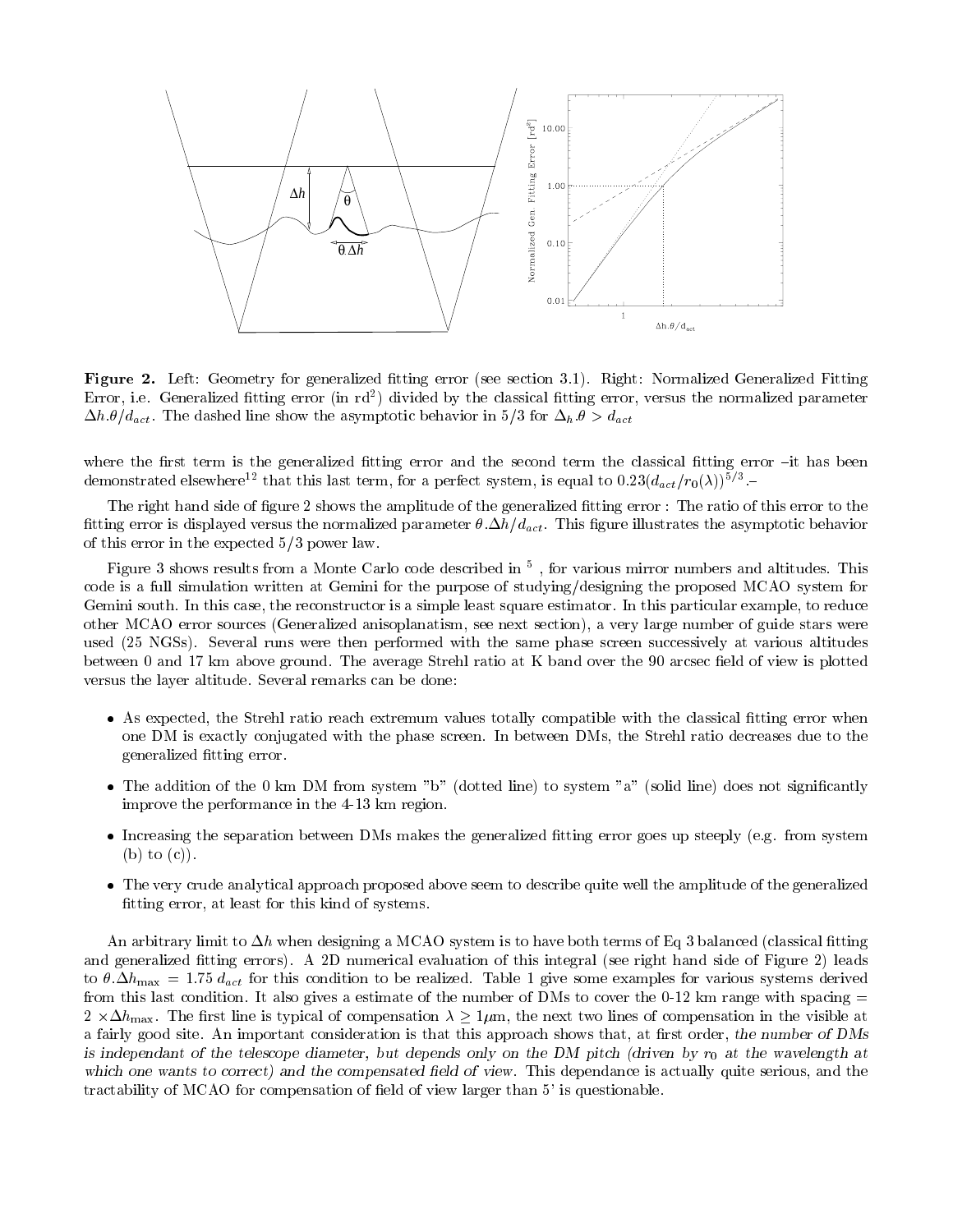

 $\blacksquare$  . Average street over  $\blacksquare$  . Average street of view  $\blacksquare$ when compensating a single layer versus the layer altitude for various systems: (a) a 3 DM system with conjugation altitude of [0,4,13] km (solid line), (b) a 2 DM system with mirrors at  $[4,13]$  km (dotted line) and (c)  $[0,13]$ km (dashed line). All DM have pitches of 1.3 m on an 8-m telescope. The compensated field of view is 90 arcsec on a side. Triangles present Strehl evaluations computed from Eq 3 for the system (a), and crosses are for the system (c).

**Table 1.** Estimates of  $\Delta n_{\text{max}}$  and the number of DMs for various DM pitches and field of view (see text)

| ١m,<br>$ a_{act} $ | [arcmin]<br>$_{\mathrm{FoV}}$ | m<br>$-\Delta h_{\rm max}$ | DM    |
|--------------------|-------------------------------|----------------------------|-------|
| U 5                |                               |                            | ల     |
| 9.2                |                               | ' 200                      | 56    |
| റ                  |                               | -26                        | ו ור. |

# 3.2. Generalized Anisoplanatism

Let us consider again the geometry presented in figure 2: In this particular configuration, some part of the turbulence volume is sampled by two beams, some by only one beam. One can easily see that tomographic information is not obtained in the outer, uniquely sampled turbulence volume. Therefore the system will have no clue on where to apply the correction, unless one uses a priori knowledge of the  $Cn<sup>2</sup>$  distribution (but even that will only make things better statistically speaking, not provide a solution to the problem under discussion). The reconstructor will still find a set of commands that minimize the error in the direction of the guide stars, but that does not necessarily imply that the compensation will be optimal in other points of the field. In the simulations carried out at Gemini, this effect produced more or less serious non uniformity in the image quality across the field. An example of it can be found in Flicker et al, figure 4. As could be expected, it proved to be more severe for higher order systems. A more thorough analysis of the exact limitations imposed by this effect is still to be done.

# 3.3. Generalized Aliazing

It is possible that turbulent layers combine to look the same in more than one GS direction, tricking the reconstructor into commanding the same phase correction all over this particular field, althought in between the GS the integrated phase may be different: Imagine that there are two turbulent layers at 0 and  $h$  km with identical sine wave aberrations of period l, and that there are two NGSs, one on-axis and one off-axis by some angle  $\alpha$ . If the atmosphere was to produce sine waves with a period  $l = h\alpha$ , the pair of NGS would see exactly the same phase distortion in both directions and conclude that it was all produced in the ground layer, although at any other angle  $\alpha \neq ml/h$  (m an integer) the integrated phase would be quite different. For a simple two-layer atmosphere, the total PSD of these degenerate combinations may be estimated by treating the specific frequencies at which they occur as delta functions in the turbulence power spectrum. Because of WFS noise, the delta functions are in reality somewhat smeared, giving more weight to these modes. For more than two layers it becomes difficult to imagine all the ways in which the atmosphere may conspire to deceive the sensors, and given that the atmosphere contains many layers, this may ultimately be an important contribution to the limitations of a MCAO system. A possible partial solution to this problem might be to have asymmetric configuration of high order GS, which might reduce the number of degenerate modes. Additional analysis/simulations are required to fully characterize this effect.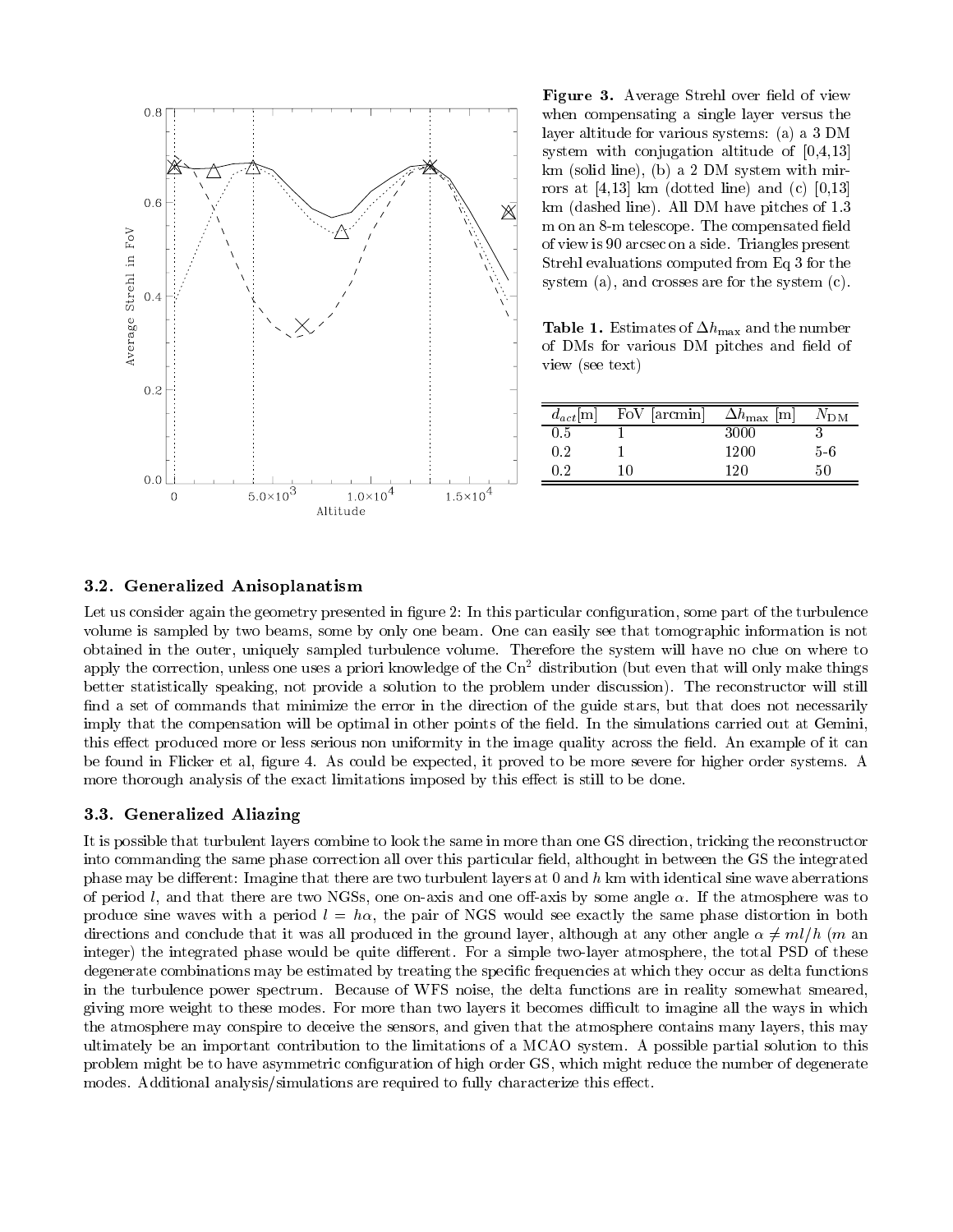## 3.4. Static Plate Scale Issues

If an error is made in the initial positionning of the NGS sensors (high order or tip-tilt), it will directly translate into a static plate scale error for the science field (see also discussion of section  $4.1$ ). This problem is potentially damaging for any kind of application that require somewhat accurate astrometry. Calculations show that current DMs, with typically 10% hysteresis, will by themselves induce plate scale errors of the order of 1 part in 50000 (2 mas error on a 100 arcsec base).

If more accurate astrometry is required, several solutions can be considered. The ideal one would be to position the NGS sensors to the exact position of the guide stars. Unfortunately, it is not realistic to rely on accuracy of catalogues at the required level (depending on the application, but typically a fraction of the diffraction width). The most obvious solution, then, is to monitor the average positions of the NGSs, before closing the loop with the altitude conjugated DMs. One has of course to insure that the later DMs are  $flat$ , which may be done with (a) interferometers or any means to check and control the actual surface of these DMs or (b) possibly with calibration sources, as for instance a couple of point sources with accurately known separation introduced in the entrance focal plane of the MCAO system, preferably at the very edge of the field, and which positions would be monitored by dedicated sensors in the WFS focal plane.

#### 3.5. Sky Coverage

One of the problem associated with MCAO, at least in the tomographic scheme used here, is that it requires a minimum of 3, preferably 4 to 5 or more guide stars. Because of the generalized fitting and anisoplanatism errors exposed above, these 3-5 GS have to be within a field of approximately 1 square arcminute. The probability of finding a suitable NGS configuration of adequate magnitude  $(< 14)$  is extremely small  $(< 0.01\%)$ . Therefore, NGS MCAO, in the current scheme for wavefront sensing, is not of wide enought application to be of real interest. As we will expand below (Sect. 6), enlarging the research field by increasing the telescope aperture,  $9$  does not solve the problem, as the generalized fitting and anisoplanatism errors get very large, requiring more DMs and more GSs.

A solution to increase sky coverage is to use LGSs. This alleviates problems related to variable geometric configuration of the GS, allowing more robust solutions for the practical opto-mechanical system implementation, and provide full sky coverage for the high order modes compensation. In the following section, we discuss the limitations imposed by the use of LGSs.

# 4. LGS RELATED ASPECTS

There are several limitations and implementation issues when using LGSs to drive a MCAO system.

# 4.1. Null modes: Tip, Tilt and quadratic modes

The ma jor limitation is an extension of the Tip-Tilt indetermination problem encountered with Classical LGS AO systems. In these, the LGS position indetermination implies that the global wavefront tip-tilt is not known. In a MCAO system, several (say 4-5 for the purpose of this argument) LGSs are used, at different positions in the field. The indetermination in the position of these LGS means not only that the global wavefront tip-tilt, but also that the plate scale (determined only by the distance from one LGS to another) is not measurable.

Another way to understand this problem is toconsider a defocus mode at a given altitude: It can easily be demonstrated that each of the guide star will see only (a) the same amount of defocus and (b) a tilt component, different at each guide star. The tilt components of this measurement is the only measure of the altitude at which this defocus is. Unfortunately it is not measureable with the LGSs. An error in the altitude at which this defocus is applied will results in a dynamic plate scale error, and a reduction of the Strehl in the long exposure image. This can be extended to other quadratic modes (the two astigmatisms). Here, we have called these modes "null modes" because they belong to the null space of the high order LGS reconstructor.

It can be demonstrated (Rigaut  $&\text{Ellerbroek}$ , in preparation) that a single set of five modes, applied as combination of quadratic modes at an arbitrary altitude and the ground conjugated mirror, suffice to compensate these null modes. Consequently, a minimum of 3 natural guide stars (6 measurements) are needed to control these five modes.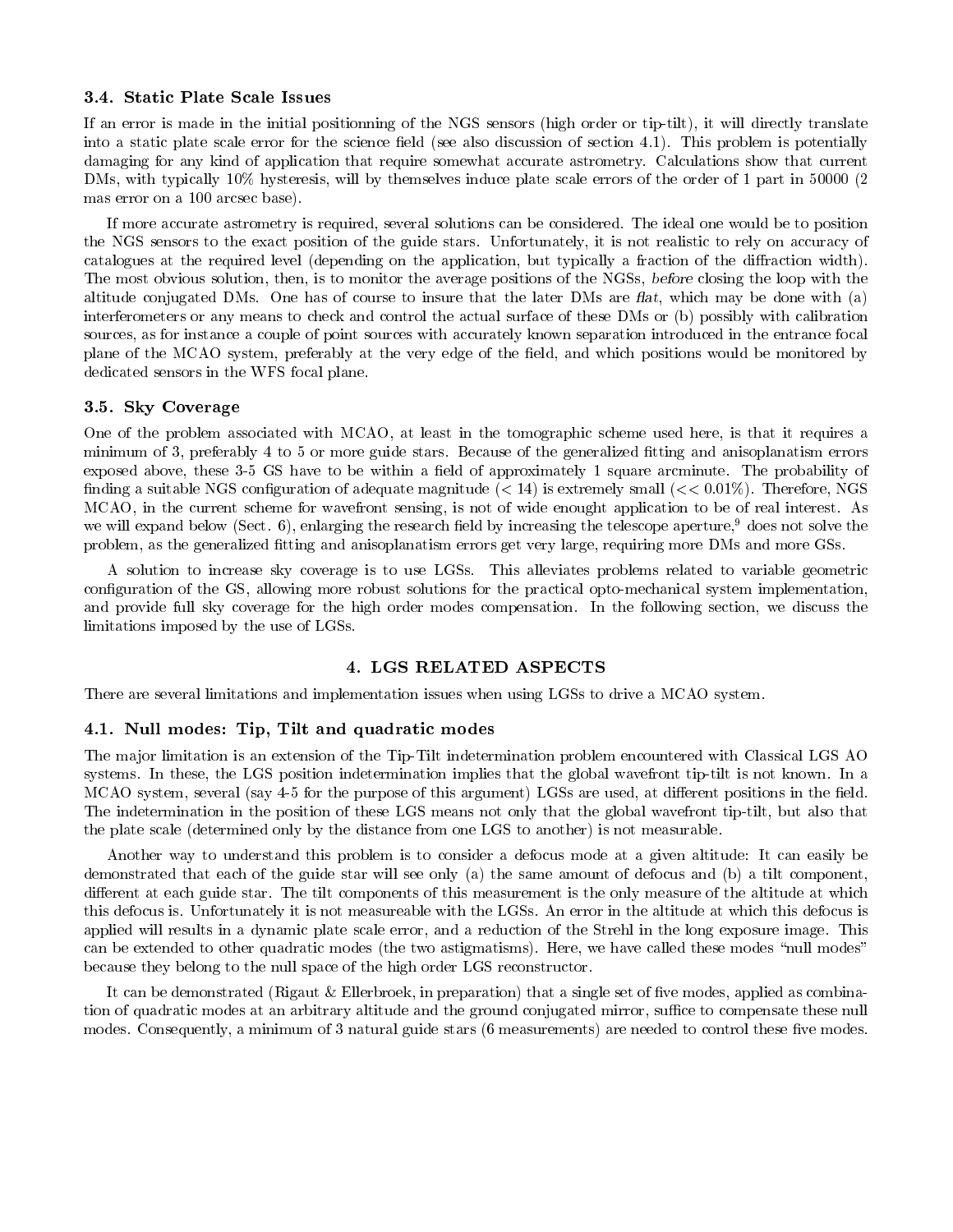

Figure 4. Simulated stellar eld, containing 320 stars, and showed without AO, with a classical one-mirror pupilconjugated AO and with a 2 DMs MCAO. Images at 2.1  $\mu$ m on a 8-m telescope. The field of view is 165 arcsec on the side. Initial seeing is 0.7" at 550nm. Note that each star has been individually and locally blown up 15x to be able to better see the PSF variations. Because of this, the crowding looks worse than it actually is (especially on the No AO image). The guide stars are not shown on these images, but their positions are marked by crosses.

# 4.2. Sky Coverage

Fortunately, the NGSs required to compensate the null modes can be quite faint (a study at Gemini indicates a limiting magnitude of 19 for a  $50\%$  Strehl ratio loss at H band), and do not have to be close to the field center  $-$ in fact, as long as they are within the MCAO compensated field, the further apart the better, as one might expect.

Sky coverage computations for the Gemini South MCAO system lead to values of approximately 15% at the galactic pole and 80% at 30 degrees galactic latitude. Folded in these numbers are conservative assumptions for the system throughtput and a 2 arcmin field of view to search the NGSs. Bahcall and Soneira star counts were used.

## 4.3. Minimum off-axis angle

Because of the finite range of the LGSs, they have to be positionned slightly more off-axis than the science field one wants to correct to cover effectively the whole turbulence volume crossed by the science beams. This additional angle is  $D/(2.h_{\text{Na}})$ . It is small for an 8-m telescope (10 arcsec) but reach non-negligible values for a 100-m ELT (almost 2) arcmin radius). However, this problem should only translate for ELTs into requirements for larger field of view and not additional LGSs, as the generalized anisoplatism is constant with constant  $\theta_{GS}/D$ .

# 5. PERFORMANCE EXAMPLES

This section only gives example of performance. For a more thorougth analysis of the performance, the reader in encouraged to read the paper from R.Flicker et al,<sup>5</sup> which present results of simulations done for the Gemini MCAO systems.

Extensive simulation and theoretical analysis has been done at Gemini during the past year. Two different codes are currently used to assess the performance of MCAO, written by the authors. The baseline for the Gemini MCAO system is: 5 LGS at each corners and in the center of a one arcminute field. 3 NGS to be picked up wherever available in a 2 arcminute diameter field.  $3 \text{ DMs}$  at  $0.4$  and  $8 \text{ km}$ , with 17, 19 and 13 actuators across the beam, respectively. The results of the optimization of the system parameters are presented in Flicker et al. Some notable conclusions from this study are:

- the phase reconstruction for up to 3 DM is remarkably robust. The actual performance degrades very smoothly with mismatch of the DM with the main layer altitudes.
- 3 guide stars are enought to ensure stability of the reconstruction, but the targeted PSF uniformity (3-4% relative Strehl ratio variations across the FoV at H band) is only achieved with 5 GS for a compensated field of 1 arcmin square.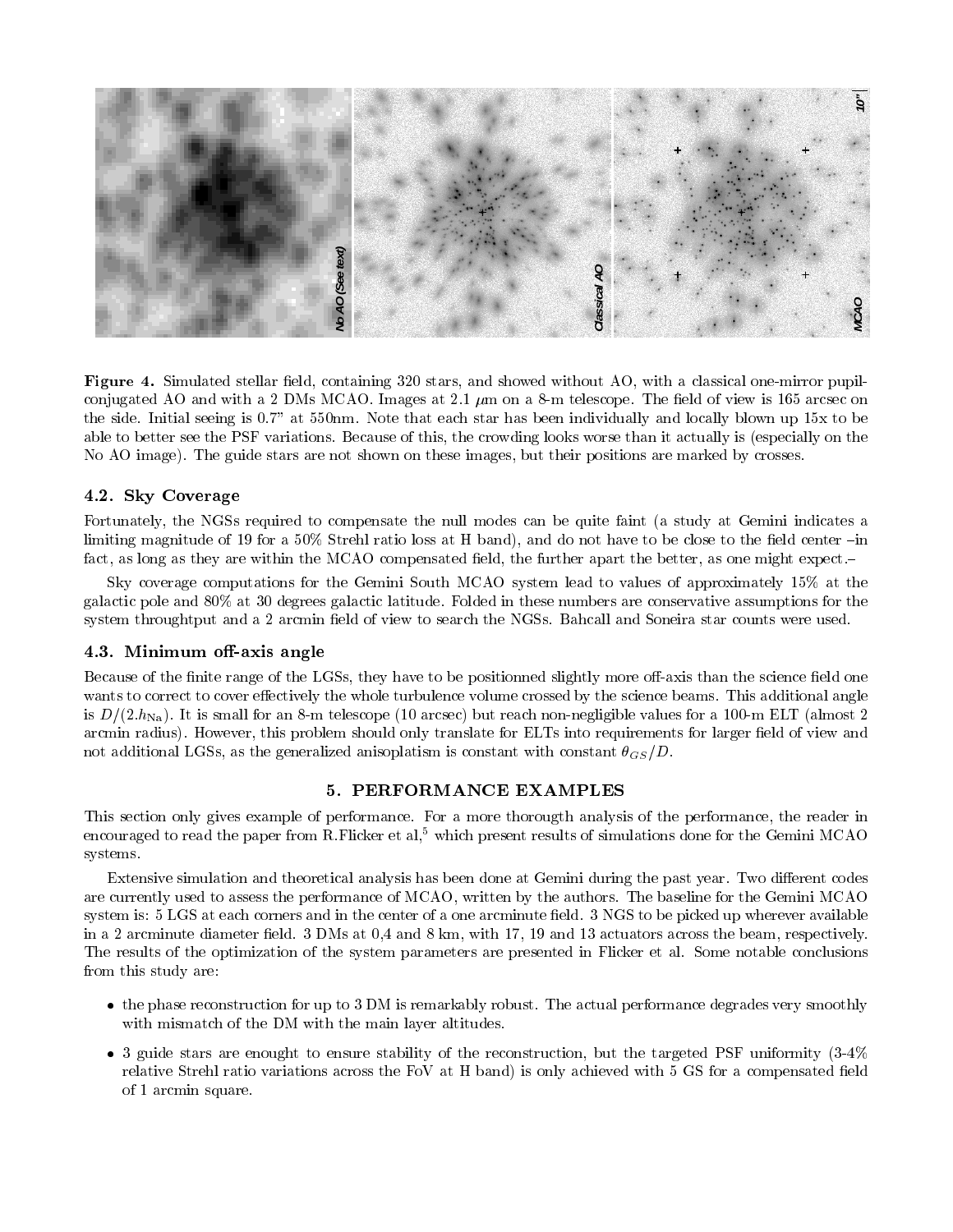

Figure 5. Sample performance of a MCAO system. Several metrics are displayed versus the distance to the center of the field. K band results. System using 5 laser guide stars located at each corners and at the center of a  $1x1$ arcmin field of view. One  $12x12$  subapertures shack-hartmann wavefront sensor for each LGS. 3 deformable mirrors at 0, 4 and 8 km and with 13, 10 and 7 actuators across the beam diameter. Cerro Pachon (Chile, site of Gemini south) turbulence profile. 200 photo detected event per subapertures and per frame on the high order sensors. 4 NGSs of  $m<sub>R</sub> = 18$  for the null mode sensing. Classical LGS AO system using one LGS and one NGS, both on axis, and of same magnitude than for the MCAO case.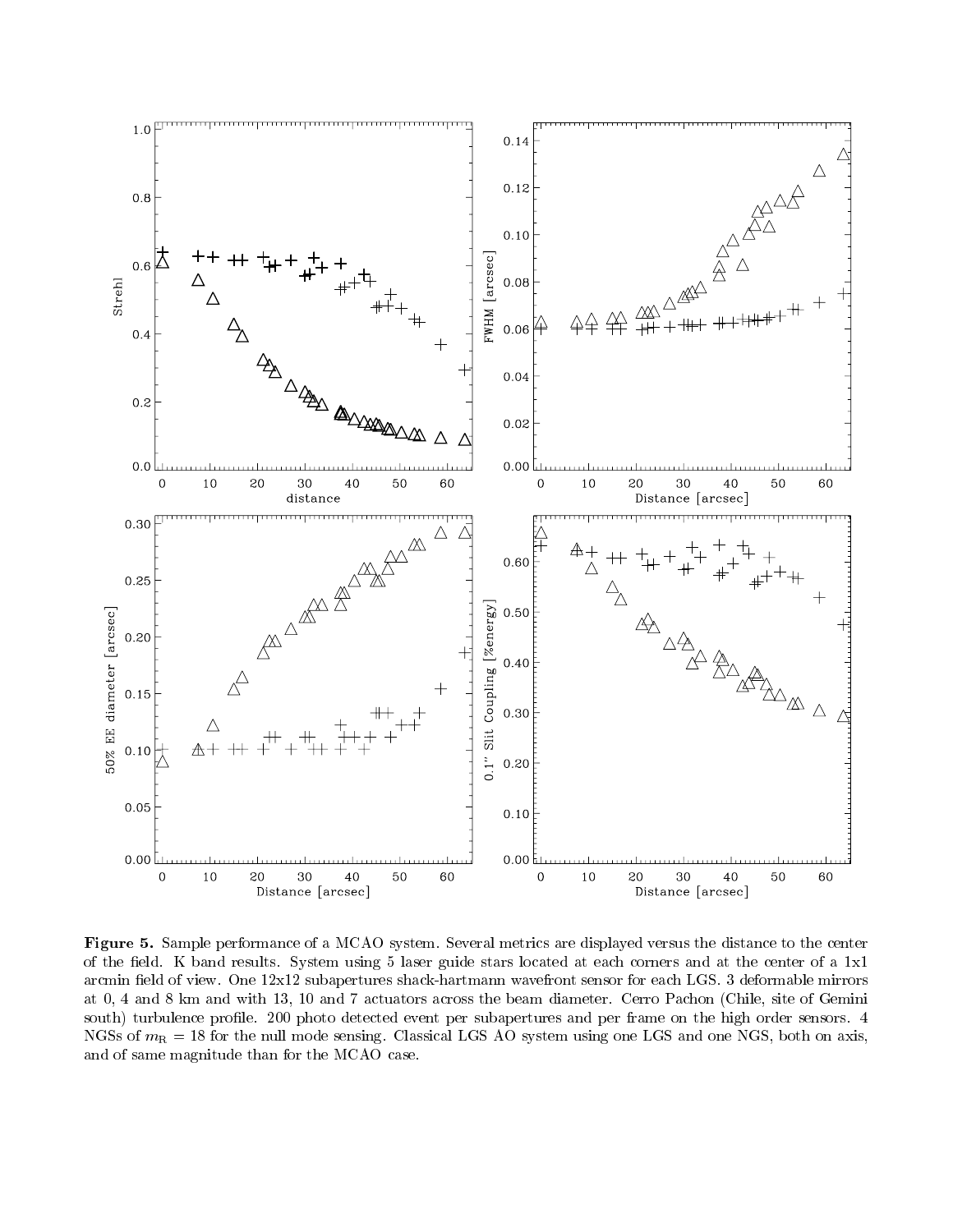

Figure 6. Field of view diameter requirement imposed by MCAO for ELT with LGS (dashed line) and NGS (solid  $line)$ . A 2 arcmin science field is assumed. In the LGS case, the field of view is determined by the finite range of the LGSs: To cover adequately the science beam, the LGS have to be further off axis. In the NGS case, I have used to condition proposed by Ragazzoni, i.e.  $FoV = D/hmax$ , where hmax is the altitude of the highest turbulence layer. In essence, this means that the maximum shear between the GS beams is such that they just overlap at altitude hmax. This choice for the FoV obviously is the best for sky coverage, as you increase the probability of finding GS when the FoV gets larger. The sky coverage was derived using the corresponding FoV, and assuming a Poisson law for the star distribution. The criteria for NGS is 4 NGS of 13th ma-

gnitude or brighter in the FoV. For the LGS system, 4 NGSs of magnitude 19th or brighter are needed to compensate the tip-tilt and quadratic modes. The two dashed and dotted curves show the sky coverage respectively for LGS and NGS systems, for  $b=30$  and  $b=90$  degrees (Galactic pole).

- Generalized fitting is the major contributor from the MCAO induced errors. For the Gemini system, this error is of the same amplitude as the AO fitting error.
- **Because of a higher redondancy in the measurements, noise does not affect MCAO as much as classical AO.** This allow to use less powerful lasers than the one used in one-star LGS systems.

Figure 4 presents for illustration the results of early simulations of wide field MCAO performance, compared to the seeing limited case and a classical AO system. Figure 5 shows actual performance metrics (Strehl ratio, FWHM, 50% encircled energy and percentage of the light through a slit of 0.1 arcsec). The gain with respect to classical AO is not only in the SNR improvements it will bring, but on the uniformity of the PSF. Indeed, one of the main limitation in the exploitation of the AO results to date is the spatial variability of the PSF. PSF uniformity will allow to find applicable PSF in the one arcmin field of view, rendering the extraction of the photometry/spectro-photometry much more robust. A study of the exact implications of this is underway at Gemini in the context of the definition of the science case for the MCAO system for Cerro Pachon.

## 6. ON MCAO FOR ELTS

In 1999, it was suggested that ELTs could get rid of LGS and use NGS for MCAO wavefront sensing. This study assumed that a GS has to be found within a angular distance with radius  $D/h_{\text{max}}$   $-h_{\text{max}}$  being the altitude of the highest turbulence layer one wants to probe<sub>,</sub> condition which means that the shear between two beams looking at two opposite guide stars can not be larger than each beam diameter at the highest layer if one does not want to \miss" a part of this layer. However, the previous analysis on the limitations of MCAO proves that such GS configuration will lead to very large compensation errors, induced both by generalized fitting and anisoplanatism. Table 1, for instance, indicates that 50 DMs are required to compensate a 10 arcmin field of view. 50 DMs imply the need for at least as many guide stars, and the probability to find 3 adequate guide stars only is in such a field of the order of a few percent at galactic pole, without even mentionning the probability to get 50 of them ! This is a catch 22: Given the sparse density of bright enought natural guide stars, wide field of view are needed; but wide